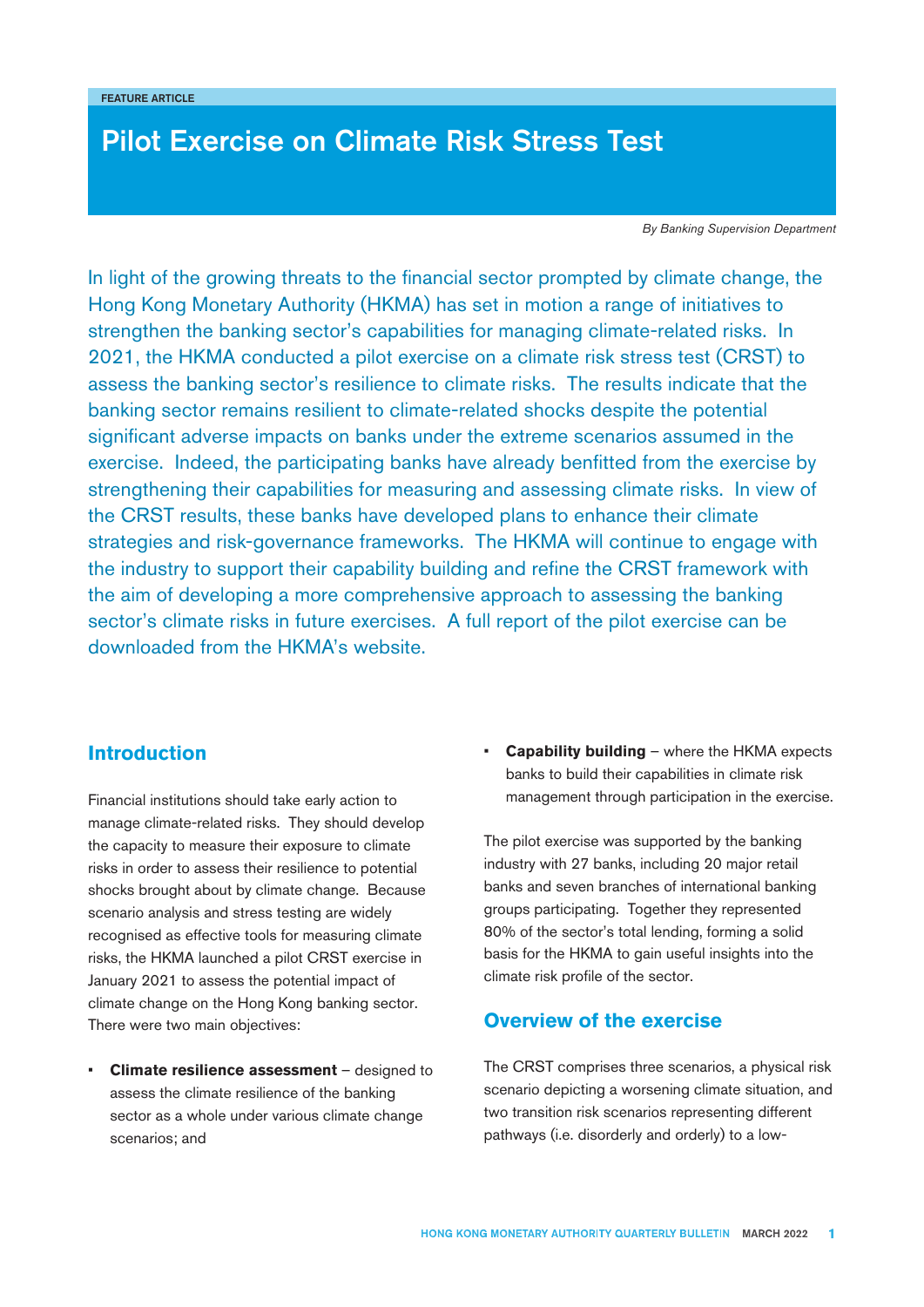emission economy. Physical risk and transition risk are assessed separately under these scenarios, allowing for a better understanding of the impact of each of these risks on the banking sector. In all these scenarios it is assumed that the participating banks will not change their business strategies over the assessment horizon.

#### **Physical risk**

The physical risk scenario focuses on the projected climate situation of Hong Kong in the middle of the 21<sup>st</sup> century, with assumptions around potential increases in temperature and rises in sea level. This scenario is developed based on the climate projections of the Hong Kong Observatory in a situation of high greenhouse gas concentration (Charts 1 and 2).

### CHART 1

#### Projected changes in the annual temperature of Hong Kong relative to the average of 1986–2005 under high greenhouse gas concentration



 $\rightarrow$  0 = Lower bound  $\rightarrow$  Mean

\*\* 0\*\* Upper bound

Source: Hong Kong Observatory.

#### CHART 2

Projected changes in the mean sea level in Hong Kong and its adjacent waters relative to the average of 1986–2005 under high greenhouse gas concentration





Under the scenario, physical risk will materialise in Hong Kong through two major types of climate hazards, typhoons and floods, causing property devaluation and disruption to businesses. Emphases of the assessment are therefore placed on the vulnerabilities of residential mortgages and other property-related lending in Hong Kong, and the potential operational losses associated with climate events.

### **Transition risk**

The disorderly transition pathway assumes abrupt changes in climate policies of the authorities, while the orderly transition pathway assumes early and progressive action to achieve the climate goals of the Paris Agreement. Both transition risk scenarios are represented by the trajectories of the amount of global carbon dioxide  $(CO<sub>2</sub>)$  emissions and the carbon price projected by the Network of Central Banks and Supervisors for Greening the Financial System (Charts 3 and 4).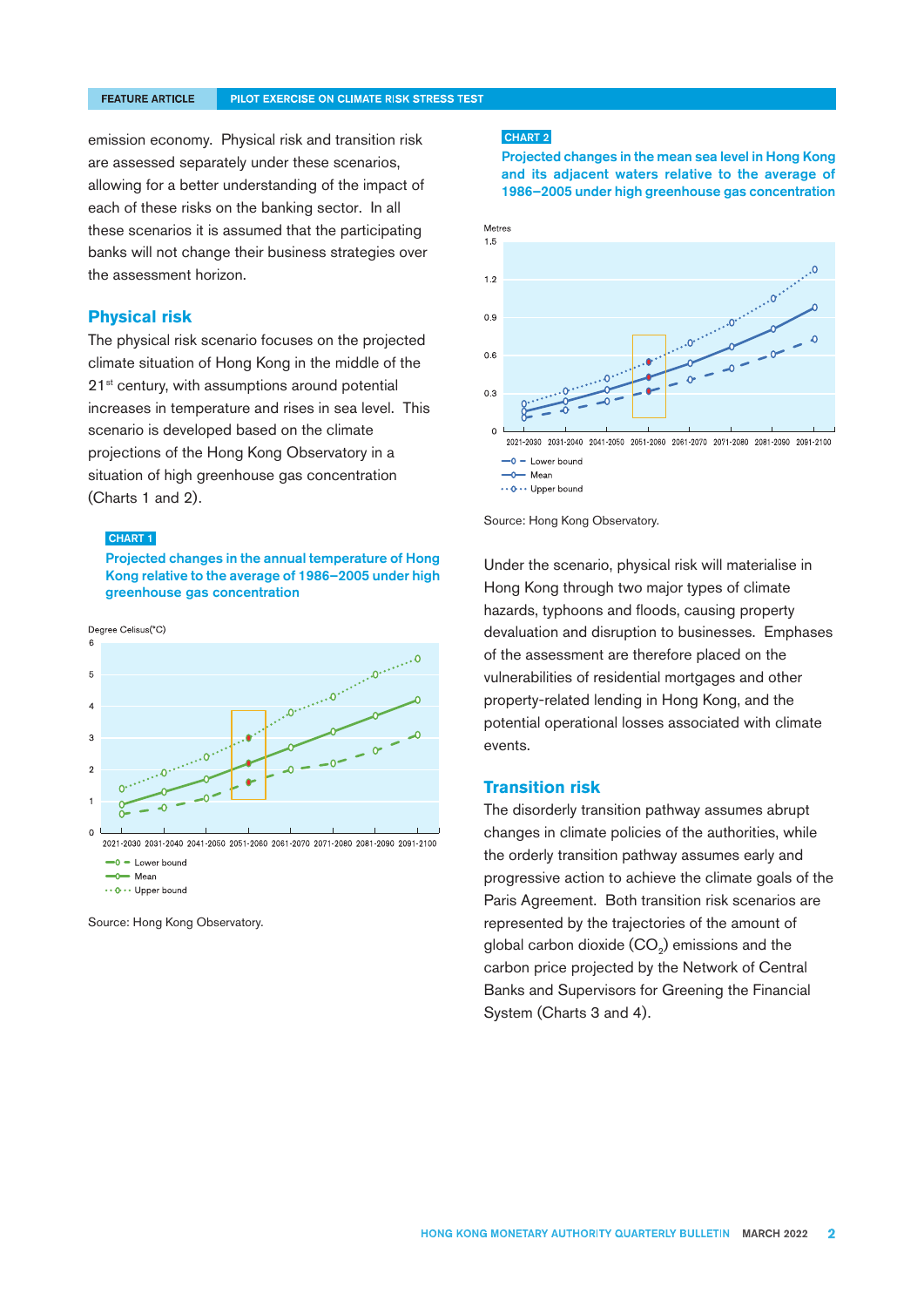### CHART 3

Carbon dioxide emission under different transition pathways



Source: Network of Central Banks and Supervisors for Greening the Financial System.





Source: Network of Central Banks and Supervisors for Greening the Financial System.

All the participating banks are required to assess the five-year impact between 2031 and 2035 under the disorderly transition scenario, while the domestic systemically important authorized institutions have additionally conducted a 30-year assessment between 2021 and 2050 for the orderly transition scenario. Under both scenarios, the participating banks need to assess the potential transition impact on their exposures to seven industries, including the property development sector and six high-emitting industries, namely energy, utility, metals and mining, manufacturing, transportation and construction.

# **Assessment of the banking sector's climate resilience**

The assessment results indicate that climate risks can give rise to a significant adverse impact on banks' profitability, capital positions and operations. However, despite the significant potential impacts of climate change, the Hong Kong banking sector remains resilient to climate-related shocks given the strong capital buffers built up by the banks over the years.

### **Physical risk assessment**

In aggregate, the participating banks have evaluated the physical risk impact on Hong Kong propertyrelated loans amounting to HK\$2.9 trillion, accounting for 28% of their total lending. Of these propertyrelated loans, 55% are residential mortgages.

The expected credit losses of the banks' propertyrelated lending in Hong Kong are projected to rise sharply under the physical risk scenario, with the one-year expected credit losses of their Hong Kong residential mortgages surging 25 times from HK\$0.7 billion to HK\$17.3 billion (Chart 5). This indicates a substantial increase in the risks faced by the banks in this area. The banks also anticipate a higher level of operational losses arising from damage to office premises and disruptions to business operations.

#### CHART 5

Expected credit losses of Hong Kong property-related lending



Source: HKMA.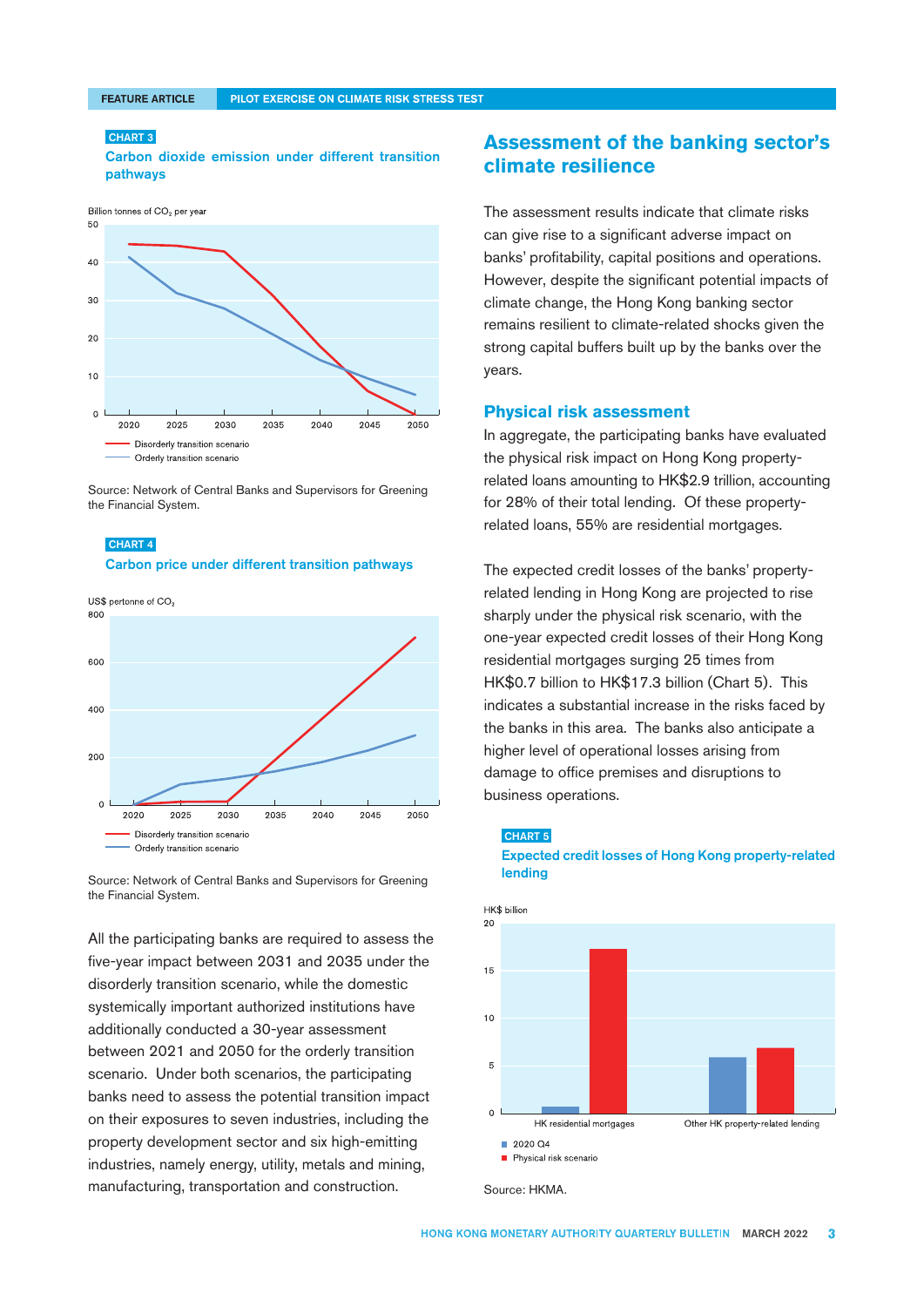#### **FEATURE ARTICLE**

#### PILOT EXERCISE ON CLIMATE RISK STRESS TEST

#### **Transition risk assessment**

The participating banks have assessed their exposures to the seven prescribed industries amounting to HK\$3.2 trillion, representing 31% of their total lending. About half of these exposures are to the six high-emitting industries.

Transition risk will manifest itself mainly in terms of increased credit exposures of the participating banks. The impact is particularly conspicuous under the disorderly transition scenario. The annualised credit cost of lending to the high-emitting industries under this scenario will rise by three times to reach 0.3%, compared to the level in 2019. Exposures to the metals and mining and transportation sectors are the most severely affected (Chart 6). Higher credit cost, together with a significant increase in credit riskweighted assets of the assessed exposures, will lead to a notable deterioration in the banks' capital positions. Domestic systemically important authorized institutions' capital adequacy ratios, for example, will on average drop by three percentage points over the five-year horizon under the disorderly transition scenario. Even with an orderly transition, it is assessed that the annualised credit cost of lending to the high-emitting industries will rise steadily throughout the 30-year horizon (Chart 7).

#### CHART 6

Annualised credit cost of lending to the high-emitting industries in 2019 and 2031–2035 under the disorderly transition scenario



Source: HKMA.

#### CHART 7

Annualised credit cost of lending to the high-emitting industries under the orderly transition scenario



Source: HKMA.

#### **Limitations of the assessments**

As this is a pilot stress testing exercise, the participating banks are provided with a flexibility to adopt some simplified assumptions in their analyses. For instance, most of the banks focus their assessment on exposures directly affected by climate-related shocks without taking sufficient account of the broader economic impact of the intensified climate hazards and the spillover effect on the non-high-emitting industries. The projected impact of climate change on the banks may not have been fully captured in the assessment due to these simplified assumptions.

# **Capability building of banks and challenges ahead**

As a result of the pilot exercise all the participating banks have substantially strengthened their capabilities of measuring and assessing climate risks. Starting from data collection and risk identification, to risk assessment using newly developed methodologies and result reporting to senior management, the full cycle of the exercise has allowed the banks to raise firm-wide awareness of climate risks and strengthen their capabilities. Some of the banks benefitted more by making an extra effort to conduct more granular and in-depth analyses beyond the HKMA's requirements. A discussion forum organised by the HKMA also facilitated the banks' capability building by providing a knowledge-sharing platform for banks to learn